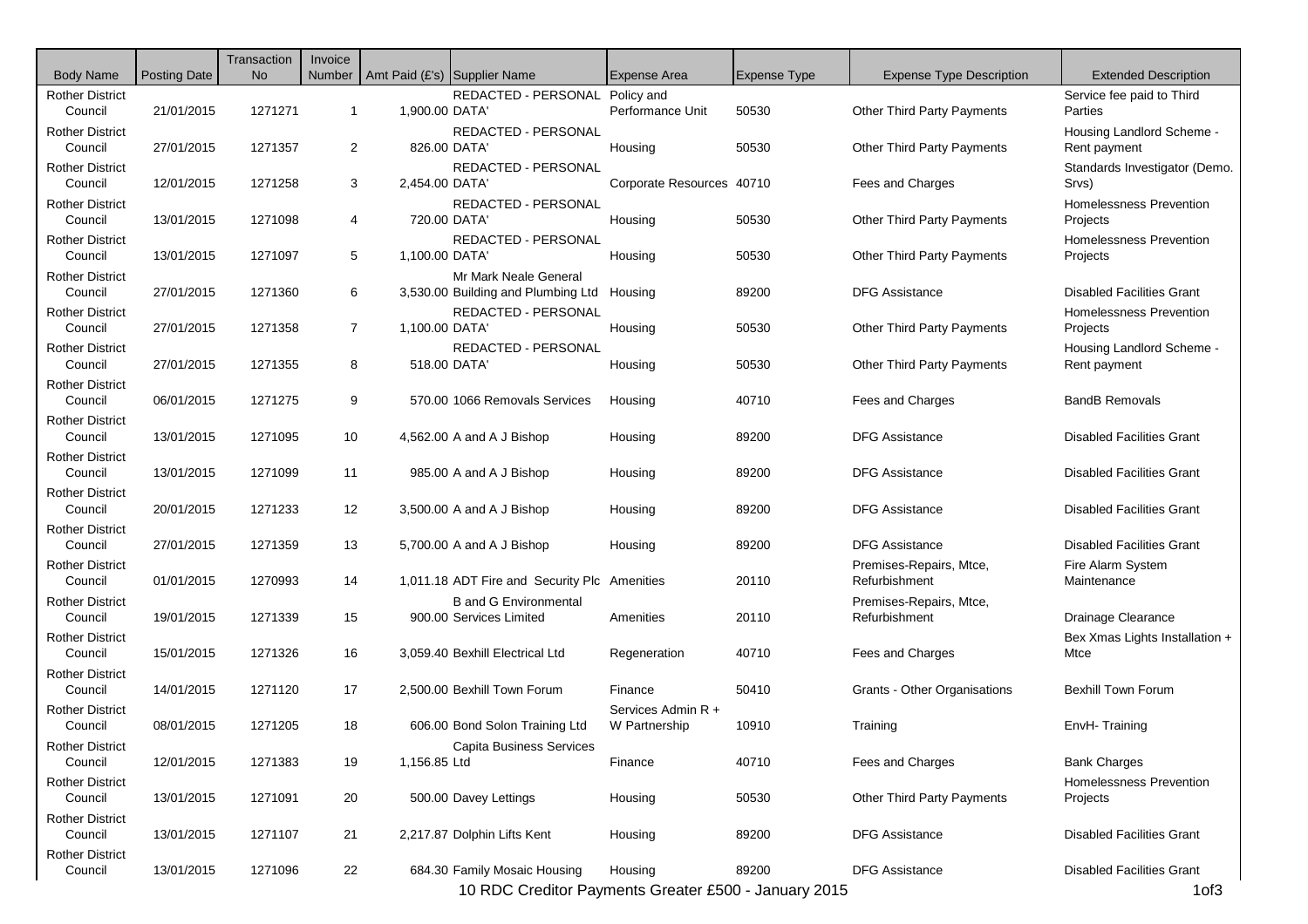| <b>Body Name</b>                  | <b>Posting Date</b> | Transaction<br><b>No</b> | Invoice | Number   Amt Paid (£'s)   Supplier Name |                                                    | Expense Area                               | <b>Expense Type</b> | <b>Expense Type Description</b>                      | <b>Extended Description</b>                |
|-----------------------------------|---------------------|--------------------------|---------|-----------------------------------------|----------------------------------------------------|--------------------------------------------|---------------------|------------------------------------------------------|--------------------------------------------|
| <b>Rother District</b><br>Council | 13/01/2015          | 1271100                  | 23      |                                         | 968.24 Family Mosaic Housing                       | Housing                                    | 89200               | <b>DFG Assistance</b>                                | <b>Disabled Facilities Grant</b>           |
| <b>Rother District</b><br>Council | 20/01/2015          | 1271232                  | 24      |                                         | 1,020.00 Family Mosaic Housing                     | Housing                                    | 89200               | <b>DFG Assistance</b>                                | <b>Disabled Facilities Grant</b>           |
| <b>Rother District</b><br>Council | 20/01/2015          | 1271234                  | 25      |                                         | 2,975.00 GMS Adaptations                           | Housing                                    | 89200               | <b>DFG Assistance</b>                                | <b>Disabled Facilities Grant</b>           |
| <b>Rother District</b><br>Council | 13/01/2015          | 1271108                  | 26      |                                         | 3,500.00 Griffin and Son                           | Housing                                    | 89200               | <b>DFG Assistance</b>                                | <b>Disabled Facilities Grant</b>           |
| <b>Rother District</b><br>Council | 27/01/2015          | 1271356                  | 27      | 1.030.00 DATA'                          | <b>REDACTED - PERSONAL</b>                         | Housing                                    | 50530               | <b>Other Third Party Payments</b>                    | <b>Homelessness Prevention</b><br>Projects |
| <b>Rother District</b><br>Council | 12/01/2015          | 1271246                  | 28      |                                         | Kier Services -<br>1,164,652.52 Environmental      | Joint Waste Contract<br><b>Client Unit</b> | 50510               | <b>Private Contractors</b>                           | <b>CORE Joint Waste Cost</b>               |
| <b>Rother District</b><br>Council | 08/01/2015          | 1271199                  | 29      |                                         | 7,828.80 Let's Do Business Group                   | Regeneration                               | 50310               | SLAs - Voluntary Assoc et al<br>(Committee Approved) | Locate East Sussex                         |
| <b>Rother District</b><br>Council | 09/01/2015          | 1271180                  | 30      |                                         | Motavation Publishing and<br>2,968.80 Graphics Ltd | Finance                                    | 40510               | <b>Specialist Stationery (NON PRINT</b><br>ROOM)     | Envelopes                                  |
| <b>Rother District</b><br>Council | 29/01/2015          | 1271384                  | 31      | 3,072.08 PLC                            | <b>National Westminster Bank</b>                   | Finance                                    | 40710               | Fees and Charges                                     | <b>Bank Charges</b>                        |
| <b>Rother District</b><br>Council | 15/01/2015          | 1271378                  | 32      |                                         | 213.97 NatWest - One Card                          | Policy and<br>Performance Unit             | 10910               | Training                                             | Training                                   |
| <b>Rother District</b><br>Council | 15/01/2015          | 1271378                  | 32      |                                         | 661.00 NatWest - One Card                          | EH Pest Control R +<br>W Partnership       | 50530               | Other Third Party Payments                           | Vehicle Hire                               |
| <b>Rother District</b><br>Council | 15/01/2015          | 1271336                  | 33      |                                         | 1,140.00 Ocella Ltd                                | <b>Building Control</b><br>Partnership     | 40710               | Fees and Charges                                     | Ocella - Report<br>Dev/Implement/Train     |
| <b>Rother District</b><br>Council | 15/01/2015          | 1271337                  | 34      |                                         | 6,300.00 Ocella Ltd                                | <b>Building Control</b><br>Partnership     | 40710               | Fees and Charges                                     | Ocella - Report<br>Dev/Implement/Train     |
| <b>Rother District</b><br>Council | 02/01/2015          | 1271089                  | 35      | 500.00 Group                            | One Two One Design                                 | Amenities                                  | 50410               | Grants - Other Organisations                         | <b>Arts Development Projects</b>           |
| <b>Rother District</b><br>Council | 06/01/2015          | 1271130                  | 36      | 5,050.00 Power                          | <b>Pitney Bowes Purchase</b>                       | Finance                                    | 99010               | <b>Stock Accounts</b>                                | Town Hall Franking Machine                 |
| <b>Rother District</b><br>Council | 12/01/2015          | 1271105                  | 37      |                                         | 10,000.00 Rother Voluntary Action                  | Finance                                    | 50310               | SLAs - Voluntary Assoc et al<br>(Committee Approved) | <b>SLA Delivery</b>                        |
| <b>Rother District</b><br>Council | 07/01/2015          | 1271129                  | 38      |                                         | 4,705.80 Sign Genie Ltd                            | (WEALDEN ONLY) +<br>W Partnership          | 40110               | <b>Tools &amp; Specialist Equipment</b>              | Purchase of Signs                          |
| <b>Rother District</b><br>Council | 12/01/2015          | 1271188                  | 39      |                                         | 5,616.79 Southern Water                            | Amenities                                  | 20410               | Premises-Water                                       | <b>Water Charges</b>                       |
| Rother District<br>Council        | 12/01/2015          | 1271188                  | 39      |                                         | 9,921.95 Southern Water                            | Amenities                                  | 20510               | Premises-Sewerage                                    | Sewage Charges                             |
| <b>Rother District</b><br>Council | 13/01/2015          | 1271092                  | 40      |                                         | 800.00 St Mungo's Broadway                         | Housing                                    | 50530               | <b>Other Third Party Payments</b>                    | Homelessness Prevention<br>Projects        |
| <b>Rother District</b><br>Council | 07/01/2015          | 1271198                  | 41      | 19,400.00 TCC Ltd                       |                                                    | Amenities                                  | 20110               | Premises-Repairs, Mtce,<br>Refurbishment             | Parks-Landscaping Works                    |
| <b>Rother District</b><br>Council | 01/01/2015          | 1271066                  | 42      |                                         | 4,963.80 Vodafone Limited                          | Technology                                 | 40910               | Telephones                                           | Leased Line Rental                         |

10 RDC Creditor Payments Greater £500 - January 2015 2of3